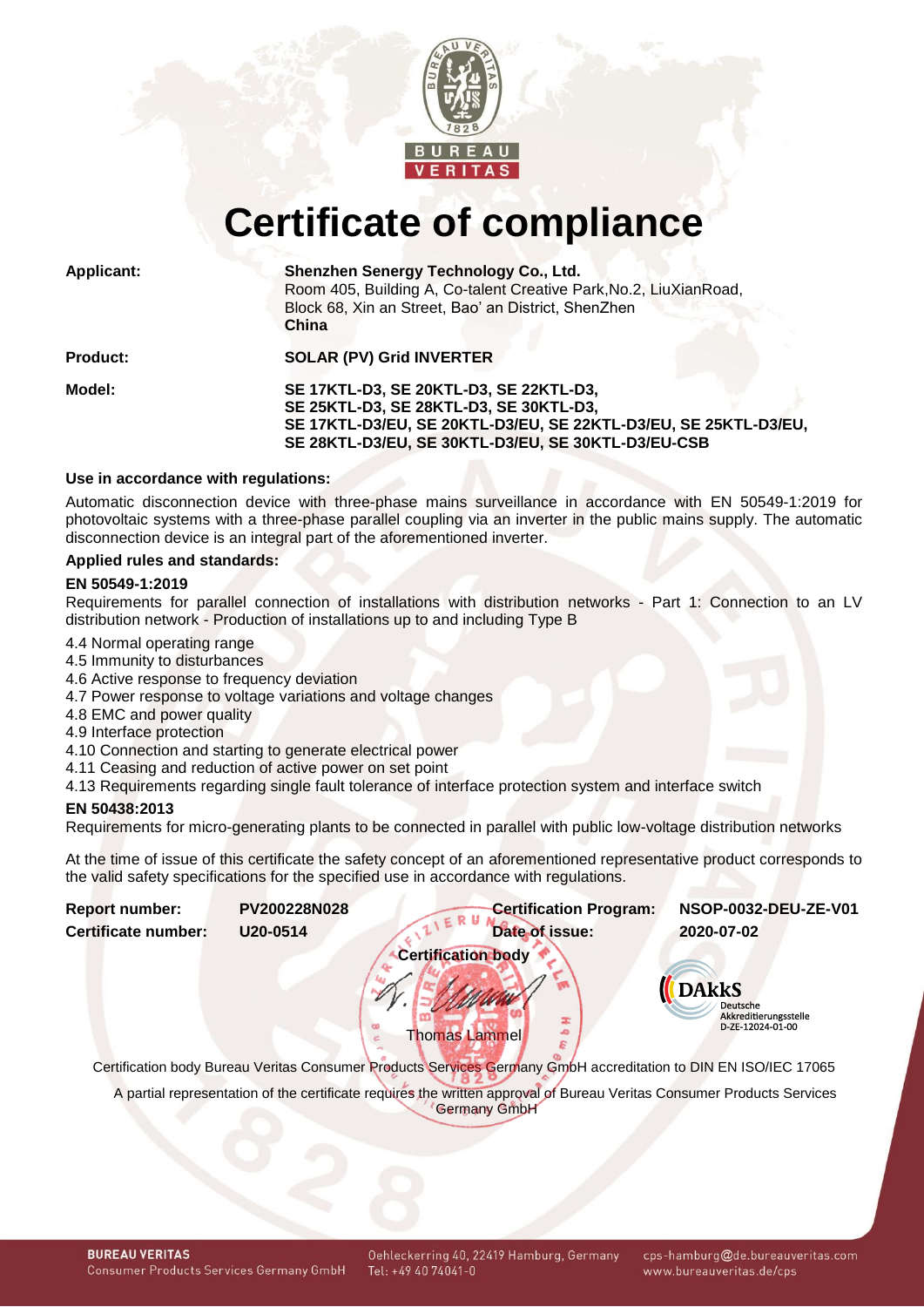

| <b>Appendix</b>                                                                  |                                                                                                                                                                            |                                                     |                               |                               |  |  |
|----------------------------------------------------------------------------------|----------------------------------------------------------------------------------------------------------------------------------------------------------------------------|-----------------------------------------------------|-------------------------------|-------------------------------|--|--|
| Extract from test report according to EN 50549-1                                 | Nr. PV200228N028                                                                                                                                                           |                                                     |                               |                               |  |  |
| Type Approval and declaration of compliance with the requirements of EN 50549-1. |                                                                                                                                                                            |                                                     |                               |                               |  |  |
| Manufacturer / applicant:                                                        | Shenzhen Senergy Technology Co., Ltd.<br>Room 405, Building A, Co-talent Creative Park, No.2, LiuXianRoad,<br>Block 68, Xin an Street, Bao' an District, ShenZhen<br>China |                                                     |                               |                               |  |  |
|                                                                                  |                                                                                                                                                                            |                                                     |                               |                               |  |  |
| <b>Micro-generator Type</b>                                                      | SOLAR (PV) Grid INVERTER                                                                                                                                                   |                                                     |                               |                               |  |  |
|                                                                                  | SE 17KTL-D3<br>SE 17KTL-D3/EU                                                                                                                                              | SE 20KTL-D3<br>SE 20KTL-D3/EU                       | SE 22KTL-D3<br>SE 22KTL-D3/EU | SE 25KTL-D3<br>SE 25KTL-D3/EU |  |  |
| MPP DC voltage range [V]                                                         |                                                                                                                                                                            | 180-960                                             |                               |                               |  |  |
| Input DC voltage range [V]                                                       | Max.1000                                                                                                                                                                   |                                                     |                               |                               |  |  |
| Input DC current [A]                                                             | 50 (2*25)<br>75 (2*37.5)                                                                                                                                                   |                                                     |                               |                               |  |  |
| <b>Output AC voltage [V]</b>                                                     |                                                                                                                                                                            | 380V/400V/415Vac, 3W+N+PE, 50Hz/60Hz                |                               |                               |  |  |
| <b>Output AC current [A]</b>                                                     | Max. 28,3                                                                                                                                                                  | Max. 33,5                                           | Max. 35                       | Max. 40                       |  |  |
| <b>Output power [kVA]</b>                                                        | 18,7                                                                                                                                                                       | 22,0                                                | 24,2                          | 27,5                          |  |  |
|                                                                                  |                                                                                                                                                                            |                                                     |                               |                               |  |  |
|                                                                                  | SE 28KTL-D3<br>SE 28KTL-D3/EU                                                                                                                                              | SE 30KTL-D3<br>SE 30KTL-D3/EU<br>SE 30KTL-D3/EU-CSB |                               |                               |  |  |
| MPP DC voltage range [V]                                                         | 180-960                                                                                                                                                                    |                                                     |                               |                               |  |  |
| Input DC voltage range [V]                                                       | Max.1000                                                                                                                                                                   |                                                     |                               |                               |  |  |
| Input DC current [A]                                                             | 75 (2*37.5)                                                                                                                                                                |                                                     |                               |                               |  |  |
| <b>Output AC voltage [V]</b>                                                     | 380V/400V/415Vac,3W+N+PE, 50Hz/60Hz                                                                                                                                        |                                                     |                               |                               |  |  |
| <b>Output AC current [A]</b>                                                     | Max. 45                                                                                                                                                                    | Max. 48                                             |                               |                               |  |  |
| <b>Output power [kVA]</b>                                                        | 30,8                                                                                                                                                                       | 33,0                                                |                               |                               |  |  |
|                                                                                  |                                                                                                                                                                            |                                                     |                               |                               |  |  |
| <b>Firmware version</b>                                                          | 3001                                                                                                                                                                       |                                                     |                               |                               |  |  |
|                                                                                  |                                                                                                                                                                            |                                                     |                               |                               |  |  |
| <b>Measurement period:</b>                                                       | 2020-02-28 - 2020-05-20                                                                                                                                                    |                                                     |                               |                               |  |  |
|                                                                                  |                                                                                                                                                                            |                                                     |                               |                               |  |  |

# **Description of the structure of the power generation unit:**

The power generation unit is equipped with a PV and line-side EMC filter. The power generation unit has no galvanic isolation between DC input and AC output. Output switch-off is performed with single-fault tolerance based on two series-connected relays in each line and neutral. This enables a safe disconnection of the power generation unit from the network in case of error.